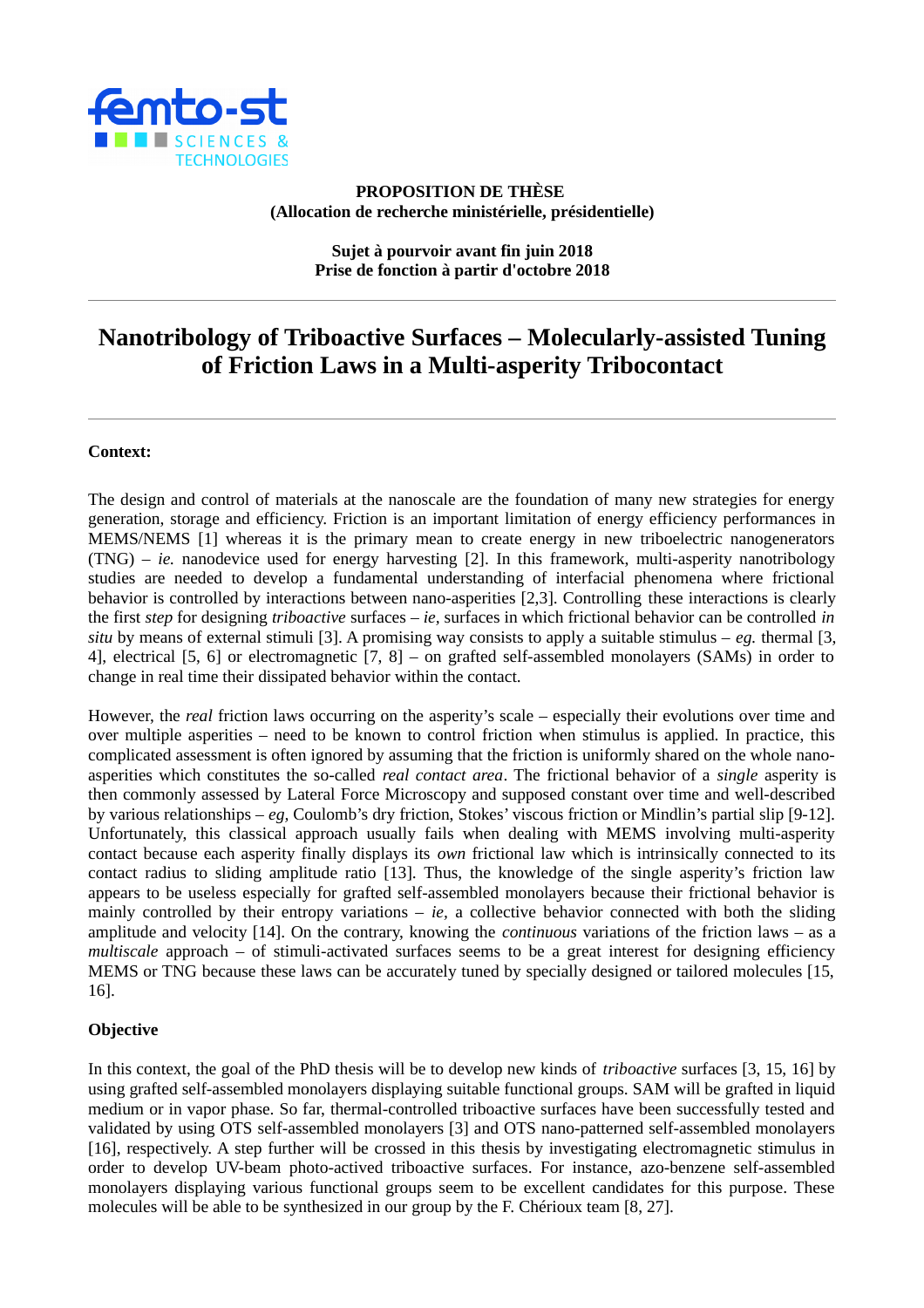## **Methodology**

The apex of an AFM has commonly been used from decades for studying the frictional laws at the nanoscale [1, 9-12]. However, it is now accepted [3, 11, 12, 15, 17-21, 26] that the assessed friction level with this approach has little to do with the one obtained in real microsystems. The main reason is linked to the socalled *PV limit* – where *P* is the *average contact pressure* and *V* the *sliding speed* – which is not in the same order for MEMS and AFM [18]. This means that molecular scale test methods which duplicate the operating *P-V* space of MEMS are needed for accurately studying the tribological behavior of MEMS. Hence, the main originality of this work comes from both the equipment and methodology that will be used for studying the evolution of friction laws of *triboactive* self-assembled monolayers: indeed,

- first, an original *multi-asperity* nanotribometer has been specifically designed for this purpose in collaboration with J-M Friedt (co-supervisor) from Time-Frequency department [13, 15] in order to match the *PV* limit of classical MEMS. This equipment is based on a quartz-crystal resonator, which is able to work in air, liquid and vacuum [13, 15,18]. The *multi-asperity* contact is simulated by using either: (i) a *millimetric* rough ball or (ii) various *micro-beads* falling onto the grafted resonator in order to dynamically change the *real contact area* during the test. Interactions between the grafted quartz and nano-asperities will be studied over a wide amplitude range – from 0 to 50 nm – with an induced sliding velocity lying from  $mm.s^{-1}$  to  $ms^{-1}$  which actually is in the range of actual MEMS or TNG one [18, 22].
- second, our original methodology does not need to make any assumption about the form of the friction law which is expected. Indeed, frictional behavior of self-assembled *triboactive* monolayers can be accurately studied by fitting the evolution of slip-time *vs.* quartz amplitude because there is a direct analogy between this relationship and the one describing the evolution of the friction force with respect to the maximum surface speed  $(v)$  at the midpoint of the crystal reciprocating motion [23]. Hence, evolution of the frictional behavior with respect to any external stimulus can be modeled as a generic power law – *ie*,  $F<sub>t</sub> \propto v<sup>n</sup>$  [24] – where *n* is able to continuously change with the mechanical power injected within the tribocontact. As a result, usual friction laws – as Coulomb (*n*=0), Stokes (*n*=1) or Mindlin (*n*>1) – naturally appear as boundary cases but are never fixed as an assumption*.*

Thus, *multi-asperity* friction laws will be accurately tuned in this work by specially designed or tailored molecules [15]. In order to bridge the gap between these fundamental investigations and their potential applications in MEMS, a *home-made* numerical simulator has been created to test the dynamics of the friction laws with respect to the external stimuli by using XCOS/Scilab software and the MODELICA language [25]. This simulator will be extended to take into account the effect of the electromagnetic stimulus on power-controlled dissipative laws.

#### **Bibliography**

- [1] R.F.M. Lobo *Nanophysics for Energy Efficiency*, Springer, (2015);
- [2] Z. L. Wang, *Triboelectric Nanogenerators,* Springer (2016);
- [3] Ph. Stempflé *et al*, *Tribology International* (2015), 82 358–374 ;
- [4] Ch. Greiner *et al,* (2012), ACS NANO, vol. 6, N°5, 4305-4313;
- [5] K. S. Kanaga *et al,* (2009), Langmuir, 25 (20), 12114-12119 ;
- [6] E. Strelcov *et al,* (2015), Scientific Reports, 5 : 8049 ;
- [7] M. Sasaki *et al,* Appl. Physics Express 10, 015201 (2017)
- [8] M. El Garah *et al*, *Langmuir (2010)* 26 (2) 943-949 ;
- [9] B. Bhushan (ed), *Nanotribology and Nanomechanics,* Springer, (2005) ;
- [10] C.M. Mate, *Tribology on the small scale,* Oxford University Press (2008) ;
- [11] Y-W. Chung (ed), Micro- and Nanoscale Phenomena in Tribology, CRC Press (2012) ;
- [12] I. Palaci, *Atomic Force Microscopy studies of nanotribology and nanomechanics,* (2007), PhD Thesis, EPFL, n°3905
- [13] Ph. Stempflé *et al*, *Proc. of the 17th Nordic Symposium on Tribology,* (2016)*,*Hämeenlinna, Finland
- [14] A. Domatti *et al,* Tribol Lett *(2013)* 51:207–218
- [15] Ph . Stempflé et al , Molecularly-assisted Tuning of the Friction Laws in a Multi-asperity Tribocontact, Oral Communication, 44<sup>th</sup> Leeds-Lyon Symposium on Tribology, (2017), Lyon, (France)
- [16] Ph . Stempflé *et al*, *Thermal-controlled frictional behaviour of nanopatterned surfaces,* Oral Communication, 18th Nordic Symposium on Tribology, 18-21 June 2018, Uppsala, (Sweden)
- [17] M. Scherge, S. Gorb, *Biological Micro-and Nano-tribology,* Springer (2001)
- [18] J. Krim, *Advances in Physics* , vol. 61,N°3, (2012), 155-323
- [19] Ph. Stempflé, J. Takadoum, *Tribology International* 48 (2012) 35–43
- [20] Ph Stempflé et al, Communication Orale, Leeds-Lyon Symposium on Tribology 2015
- [21] A. Domatti et al, Thermal-controlled Frictional Behaviour of Nanoprinted Self-Assembled Monolayers, submitted to Langmuir, April 2018